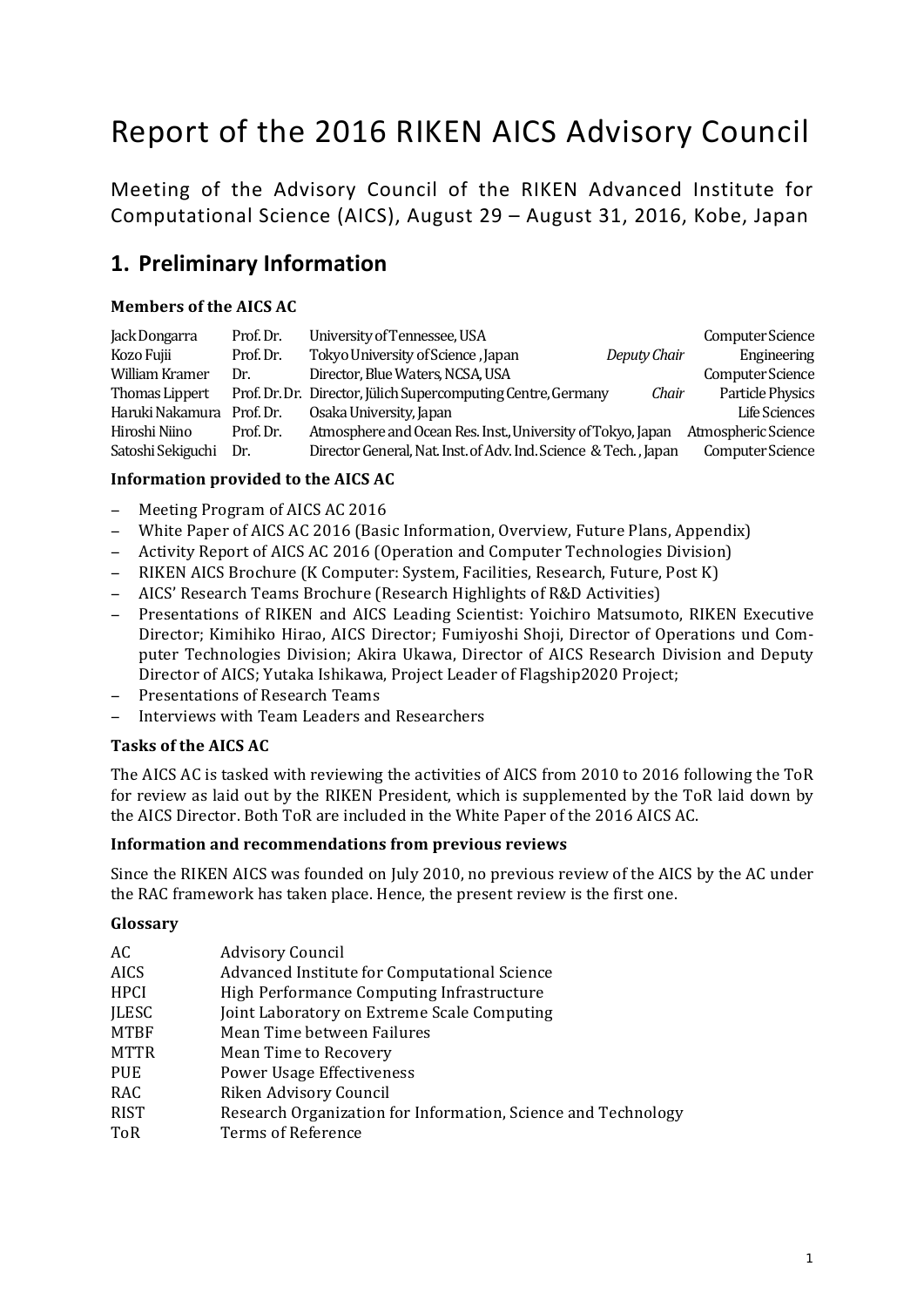# **2. Introduction**

The meeting of the Advisory Council of the RIKEN Advanced Institute for Computational Science (AICS) took place from August 29 to August 31, 2016, in Kobe, Japan. The period under review, 2010 to 2016, enjoyed the internationally celebrated highlight of the inauguration of the K Computer System of 2011, from this time on for two periods being at position one of the fastest supercomputer systems worldwide on the Top500 list, and being present among the top 5 ever since then. This success is not accidentally; as corroborated by the first position of the K computer in the Graph500 list and the second position in the new HPCG benchmark, it demonstrates Japan's strategic vision as to the K computer together with high operational quality and impactful accompanying research at AICS.

In section 3 of this report, the AC presents the evaluation of AICS. Section 4 conducts a SWOT analysis of strengths, weaknesses, opportunities and threats as distilled in Section 3. In section 5, a summary of specific measures is given, while, Section 6 lists the AC's recommendations.

# **3. Evaluation and Findings**

In the following, the evaluation of AICS by the AC is described in the order of the ToR of the AICS director. The report of the AC is taking into account the ToR of the President of RIKEN in the evaluation comments.

### **3.1 Operation and Management of the K Computer**

The first major objective in the threefold mission of the AICS is "to operate the K computer and to provide its top-level resources to users both in academia and industry". These tasks comprise operation, management and R&D for the enhancement of the system along with the peripheral facilities like networks system, air conditioning, chillers, and power generators. This objective entails in addition the technical coordination of the HPCI system operation along with R&D for its enhancement.

First of all, the AC acknowledges that the AICS Operation and Computer Division is delivering outstanding work in operating, managing and improving the K computer, having reached a world-class level. Given the sheer size and complexity of the machine as well as of its technical and support periphery, the AC considers the well-balanced division structure with 24 technicians and researchers for this task – supported by about 30 technicians of Fujitsu – as fully adequate, absolutely necessary and as the major strength of the division. The users enjoy high system availability with an MTBF of more than 18 days, excelling most leadership-class systems in China, Europe and the USA. At the same time, its MTTR is only about 10 hours. In addition, a careful tuning and optimization of power generation, consumption and heat re-use has been successfully achieved, leading to a remarkably low PUE. The development of a smart energy management system is a major opportunity that the AC encourages the team to pursue.

The division has managed by various means, e.g. resolving the early time file system problems and introducing asynchronous file staging, to boost the job-filling rate from  $60\%$  to 75%, a fully adequate value, given the more effective block-wise node allocation chosen. Still, the AC considers it as an important opportunity to continue the efforts in improving the job-filling rate without compromising the capability of the system. This might be realized by a combination of improved back-filling methods with a closer involvement of the users in the monitoring of the system, by offering a 3D-realistic web-based system allocation panel.

The AC is concerned about the apparent separation of AICS with respect to the end users of the K computer. The AC sees this separation as a structural weakness that concerns both the AICS Operation and Computer Division and the AICS Research Division. The AC has the feeling that only an indirect communication channel to the users via the RIST 2<sup>nd</sup>-level support team is established at this time. Both, 1<sup>st-</sup>level support as provided by the AICS Operation and Computer Divi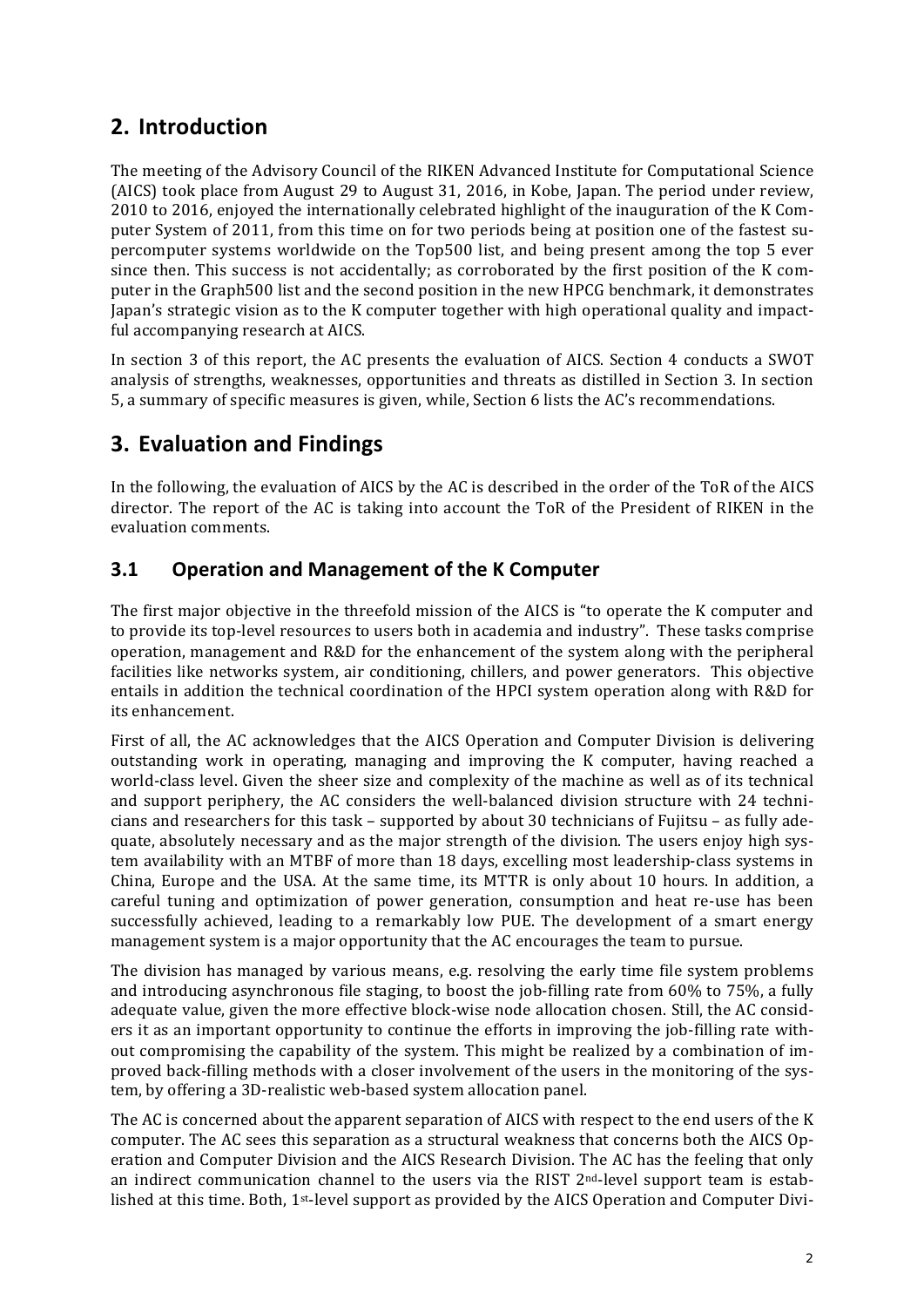sion, as well  $3^{rd}$  –level support as provided by the AICS Research Division through community oriented methodological research would strongly profit from more transparent and direct ways of user feedback. A unified trouble ticket system might be a first step in this direction. The positive effects on the co-design activities of the Flagship2020 Division through direct user feedback with the AICS teams seem evident.

While one might consider the number of publications per person of this division as a weakness of the division, the AC recognizes that technical work very often must be prioritized against research publications. The AC welcomes further that the division is prepared to increase their publication rate according to their self-assessment, which is certainly in the genuine interest of the majority of team members with fixed time contracts.

Indeed, the AC is concerned about limited permanence of positions, which poses some threat of loosing or not being able to attract good people in the future, especially in the operational sector. This was discussed in the interviews of researchers.

### **3.2 Research in Computer Science and Computational Science**

The second major objective of the mission of the AICS is "to carry out leading-edge research toward breakthroughs in science and technology through the close cooperation of computational science and computer science". This comprises "research of basic technologies for advancing the usage of the K computer" and "advanced research in computer and computational sciences". As detailed below in the summary of the team leader presentations, this young division is able to present a huge mass of very impressive results in research and development for many use cases.

On the one hand, the algorithms, tools, models and methods developed to advance the usage of the K computer, funded through MEXT's grant-in-aid, enjoy a steadily increasing utilization by the user community (including more than 140 companies). In fact, the AC is absolutely con-vinced that the performance improvements reported pay off by factors through a much more effective exploitation of the system by the users of these software instruments, compared to the expenditure required to fund about 110 researchers in the 16 teams of the division.

On the other hand, all these developments created are, at the same time, investments into the future, as they also help defining scientific requirements on the post K architecture, see section 5.3, and will be available for the post K system right from its start. 18 computer scientist and 14 computational scientists from the Research Division are also involved in the activities of the Flagship2020.

What is more, the advanced research of the division in computer and computational sciences, cofunded through bottom-up external funding by the Hyogo Prefecture and the City of Kobe, competitive funding through JST, JSPS, MEXT, and a small management expenses grant by MEXT, has considerably increased AICS' excellence in science.

The unifying paradigm and unique feature of the division's research strategy is the living interaction between computer science and computational science, which is – to the satisfaction of the AC – realized in a multitude of activities between the fields. Many scientific highlights, 32 codes at full scale on the K computer and an impressive number of papers and citations prove the strength of the division.

The group has created important cooperations with the leading supercomputing centers worldwide showing its international standing; one example is the JLESC consortium. Quite a few international scientific symposia have taken place in the reporting period.

Finally, the AC would like to comment on weaknesses, opportunities and threats for the division: Smaller weaknesses appear in the educational activities: the training would certainly have high-er impact if it was held in English and transmitted via web broadcast. A systematic visitor's pro-gram would be desirable as well.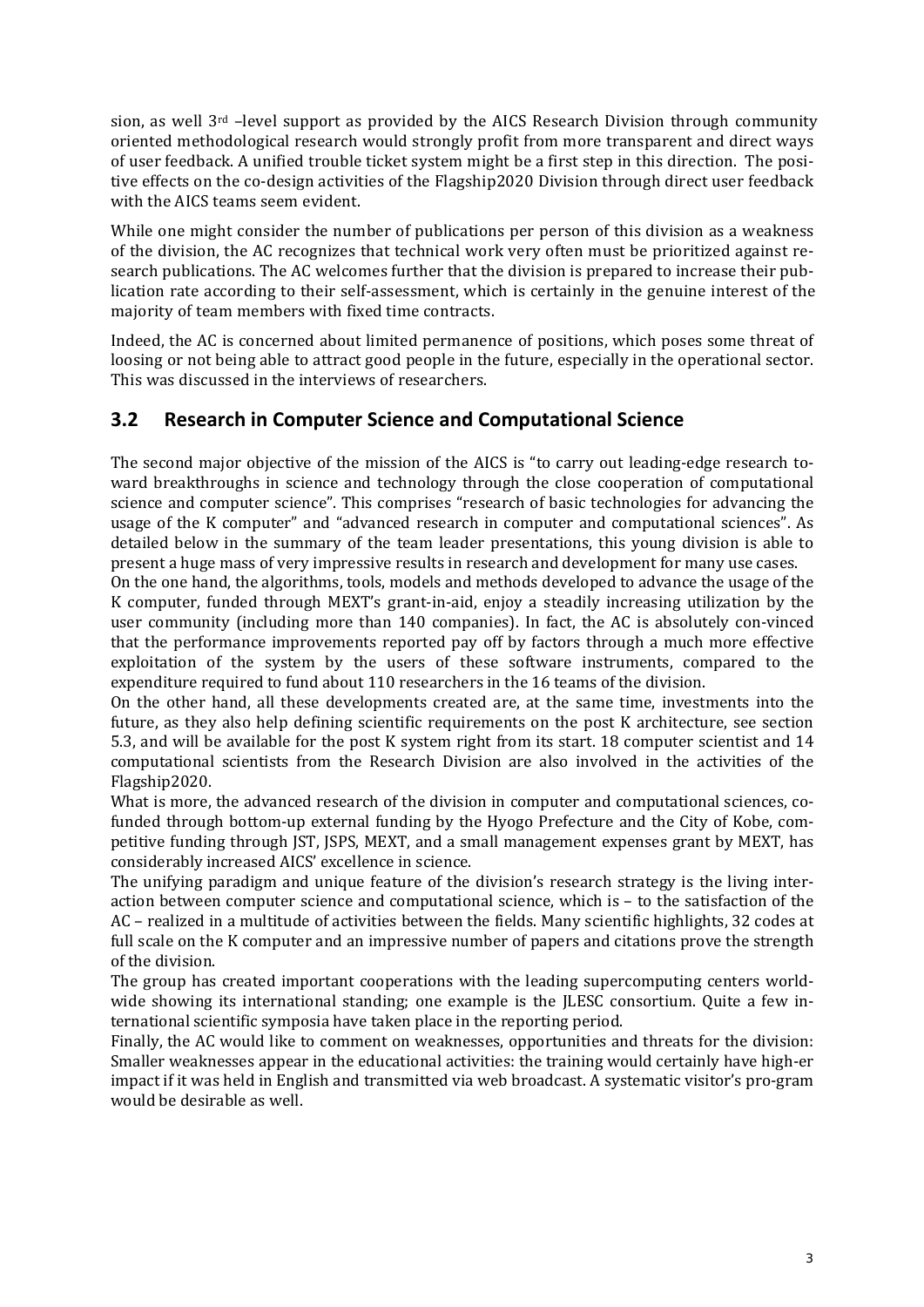While there are discussions on building a Software Center, at this time there is no tangible long-term software maintenance plan, which is considered as a weakness of the AICS.

Data science is ever deeper dominating the entire field of science. The AC considers this an important opportunity for the AICS. Given the huge activities in the direction of data sciences in Japan and worldwide, the absence of an environment and support structure that enables data science focused projects on the K computer, including machine learning, is considered as a threat for the AICS. In fact, the SWOT analysis in Section 6 shows that the AICS can easily com-pensate threats by its strength and is able to turn weakness into pursuing opportunities.

### **3.3 Development of the Post K Computer**

The third major objective of the mission of the AICS is "to lead the development of Japan's future strategy for computational science, including the development of the follow-up to the K computer", i.e., the so-called Flagship2020 project. The ACs judgment is mainly based on information not being under non-disclosure, as given in the division leader's presentation. From this infor-mation, the AC is impressed by the progress in the design efforts achieved. The AC is convinced that expertise and experience in AICS is a huge strength and will enable it to successfully carry out its Flagship2020 responsibilities to develop the post K supercomputer together with the right combination of communities, skills, and collaborations. The selection of ARM as the core technology is an innovative chance for AICS and potentially will have great impact in the entire  $HPC$  ecosystem. The post K system based on ARM gives AICS the opportunity for much larger community impact and therefore should be highly visible. It is however important, to start ac-quiring competence with ARM processor technology for a broad range of tools and applications codes very soon. It is foreseen that other systems in HPCI will help to fill the provision gap when the machines are replaced. A delay in the provision of post K certainly poses a risk to Japan's science infrastructure. The AC thinks, that longer delays could be compensated by provisioning an intermediate system with similar capability as the present K at much smaller footprint and modest expense. Furthermore, the Flagship2020 project encompasses the development of a wide range of application codes to run on post K, in order to solve major social and science issues. Nine co-design fields have been selected, ranging from protein sciences via weather prediction to fundamental physics.

The AC acknowledges the progress achieved and welcomes the co-design as a most effective means to pursue an application oriented development of post K.

### **3.4 Feedback from Staff Interviews**

The AC has asked for having a direct unbiased discussion with staff. The AC considers the situation, the concerns, the constructive proposals and suggestions of younger team leaders and researchers as very important for inclusion into this evaluation, to sharpen the recommendations. The conclusion from the interviews is provided to the AICS AC management in form of a sepa-rate document.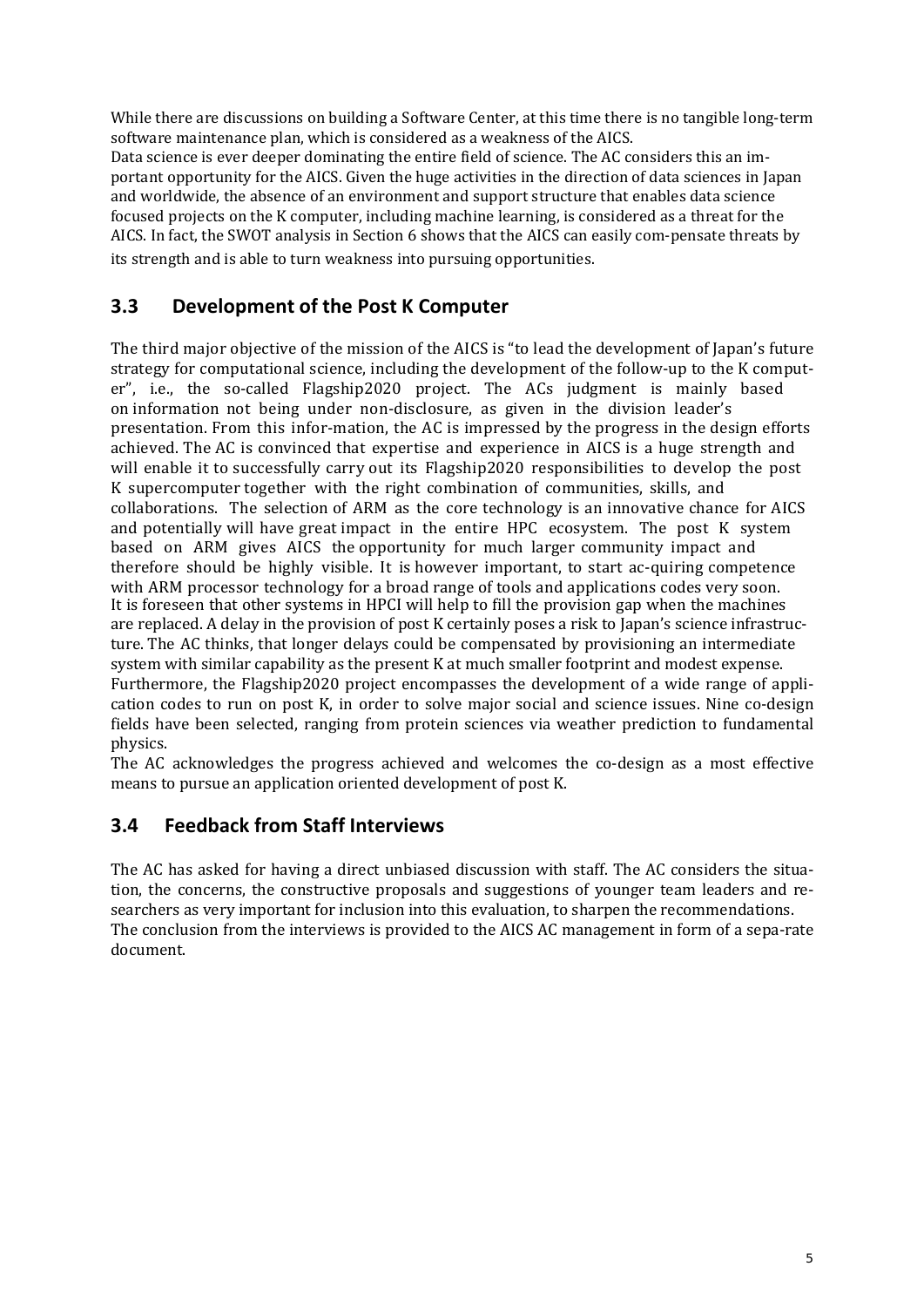# **4. SWOT Analysis**

| <b>SWOT</b>     | <b>Helpful</b>                                                         | <b>Harmful</b>                                                              |  |  |
|-----------------|------------------------------------------------------------------------|-----------------------------------------------------------------------------|--|--|
| <b>Internal</b> | <b>Strengths</b>                                                       | <b>Weaknesses</b>                                                           |  |  |
|                 | Strong and well balanced opera-<br>1.<br>tion and technology teams     | Only indirect interaction with end<br>users via RIST                        |  |  |
|                 | 2. Excellence in computer and<br>computational science                 | 2. Competences for data curation<br>and discovery are underdeveloped        |  |  |
|                 | Convincing R&D structure and<br>3.<br>organization for post K          | 3. ARM needs considerable adaption<br>of existing codes                     |  |  |
| External        | <b>Opportunities</b>                                                   | <b>Threats</b>                                                              |  |  |
|                 | 1. User transparent monitoring can<br>improve K's effectiveness        | 1. Decreased interest of young tech-<br>nicians w/o permanent positions     |  |  |
|                 | Supporting data science will ex-<br>2.<br>pand the impact of K systems | 2. Only few users in societally rele-<br>vant data sciences (medicine etc.) |  |  |
|                 | ARM processor opens door to<br>3.<br>wider community                   | 3. In case of delay of post K, there is<br>a detrimental gap in capability  |  |  |

The AC focuses its SWOT analysis on a few relevant topics in order to derive strategic advice. The discussion follows the numbering in the table for each of the five items:

1. Operation and Management

The AC considers the outstanding operation and technology teams an important strength of AICS. The interviews made evident, that the members of staff want to be able to plan their carrier at AICS, as it is harder to find new job opportunities for technicians than for researchers. Some more permanent position would mitigate this risk.

8 The AC considers the purely indirect interaction with users as a weak point. Measures like more transparent web-based monitoring or a uniform User Service Request Ticket System accessible byall AICS staff are perfect opportunities to improve on the user interaction and improve effective-ness like the job fill-rate

2. Research

AICS excellence in computational and computer science is a good starting point to engage in attracting more users in emerging data sciences, such as medical imaging or other fields relevant for society.

The AC considers data science an important opportunity to enhance the impact of the K systems. An important step can be accomplished by developing proper data curation competences.

#### 3. Post K

A delay in the provision of post K is considered less probable, given the strength of the consorti-um. Still it is a threat of high impact. While HPCI is foreseen to fill the unavoidable provision gap when the machines are replaced, longer delays could be compensated by provisioning an interme-diate system with similar capability as the present K, at much smaller footprint. While the transition to ARM requires substantial adaption of existing codes, this weakness will turn into an opportunity, as the new processor technology will attract a much broader scientific ecosystem.

For all three fields discussed in the SWOT-analysis, weakness can be turned into opportunity and strength can immunize the AICS against risks.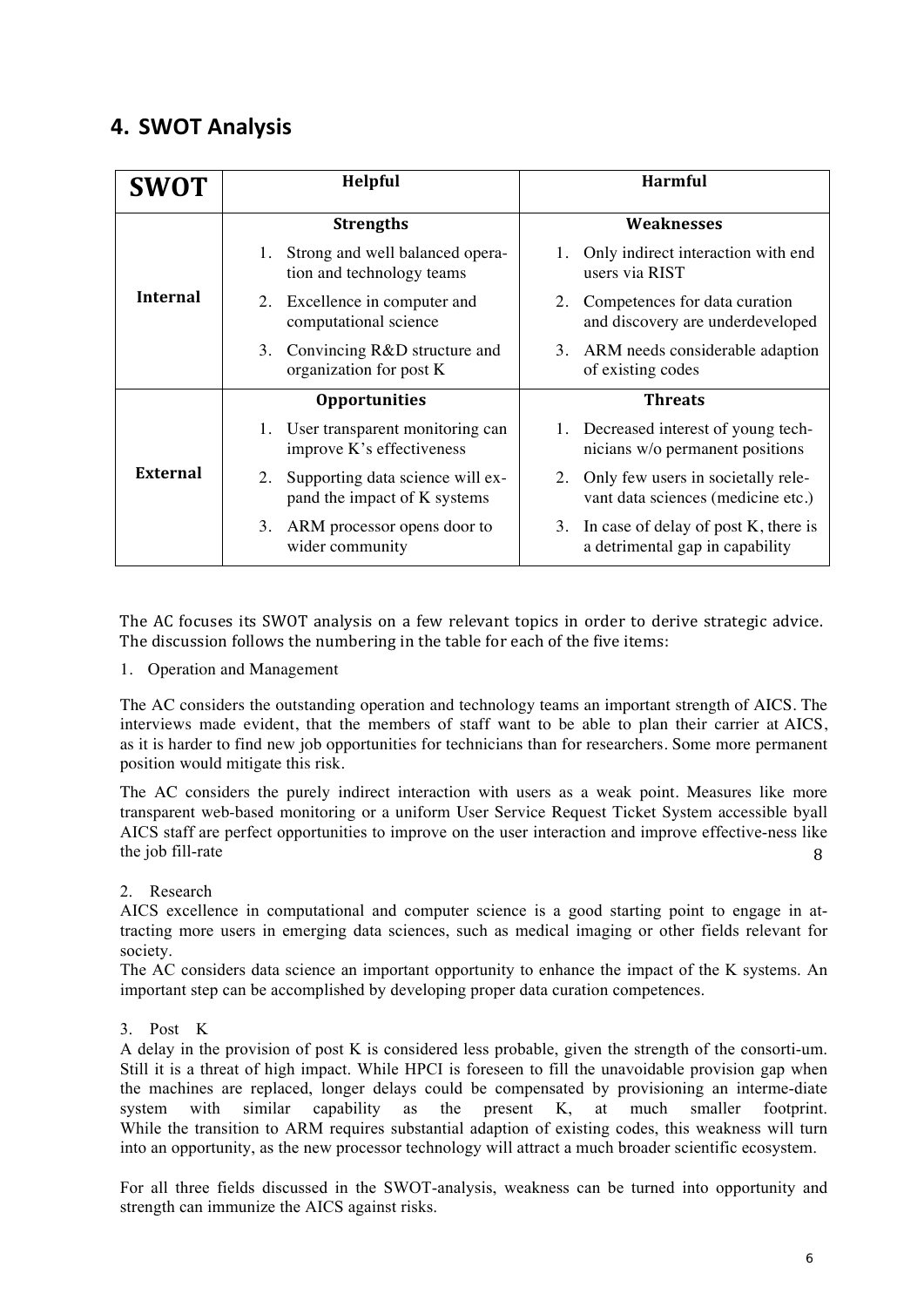# **5. Mid to Long-Term Policy (5 to 10 Years)**

The AC strongly encourages the AICS to continue to strive being a world-class supercomputing center as a hub for science and technology innovation by doing leading-edge research of basic technologies for advancing the usage of the K systems as well as advanced research in computer and computational sciences to increase excellence. The AC recognizes that the AICS is following the five strategic topics of the initiative on scientific excellence of the RIKEN president and recommends continuing in this direction in a ten years perspective.

### **5.1 Comments on the Future Plan of AICS**

The AC fully endorses the future plan of AICS, presented by Director Hirao. The plan is based on the three mission statements of AICS as presented in sections 5.1, 5.2 and 5.3 of this document. The AC is convinced that, following the plan, AICS will develop a worldwide leading largescale supercomputer system in Japan, i.e. the post K supercomputer, AICS is will become a world hub for computer and computational science, and AICS will foster breakthroughs in simulation, en-semble computations, data analytics, and data assimilation. The AC is looking forward to see how this vision will materialize...

### **5.2 Policy on Software Sustainability**

The impact of the work at the AICS on novel algorithms for the next generation Exascale com-puters can be greatly increased if key computational kernels developed at AICS can be made available as open source software to be used by the community at large. Development of such software can provide great visibility and reputation to the AICS and help cement the reputation of RIKEN as a "destination". However, this is best done by professionals specialized in the de-velopment of high quality software rather than graduate students or post docs, whose focus, rightly, is on advancing research. Even though hiring professional software engineers can be quite expensive, the AC highly recommends allocating resources to address this need.

### **5.3 Policy on Data Science**

While the AICS has focused on simulation and key mathematical tools such as linear systems solvers, there is an excellent opportunity to expand the focus substantially into the general area of data analytics. This is important for a number of reasons as outlined below.

Progress in science and engineering is increasingly dependent upon our ability to analyze very large data sets that are becoming available due to advances in sensors and instruments as well as computational simulations. This is often referred to as the fourth paradigm of scientific discovery, with theory and experimentation being the first two paradigms and computational simulation as the third paradigm.

Even the massive amounts of computational simulation output create opportunities for novel data analytics. In particular, novel algorithms are needed to extract patterns from space-time data sets that can identify features and regions of interest (e.g., vortices in a CFD simulation) and even help steer the computational simulations.

AICS's expertise in the development of algorithms that are power efficient and minimize data motion (as opposed to arithmetic operations) can be very valuable in improving a host of traditional data analytics algorithms including those that are not based on linear algebra (e.g., association pattern mining, k-means clustering, and deep learning kernels).

In addition, the AICS should carry out further efforts to bridge the integration of simulation and experimental science by data assimilation, in order to accelerate discovery across many areas of science using the K systems.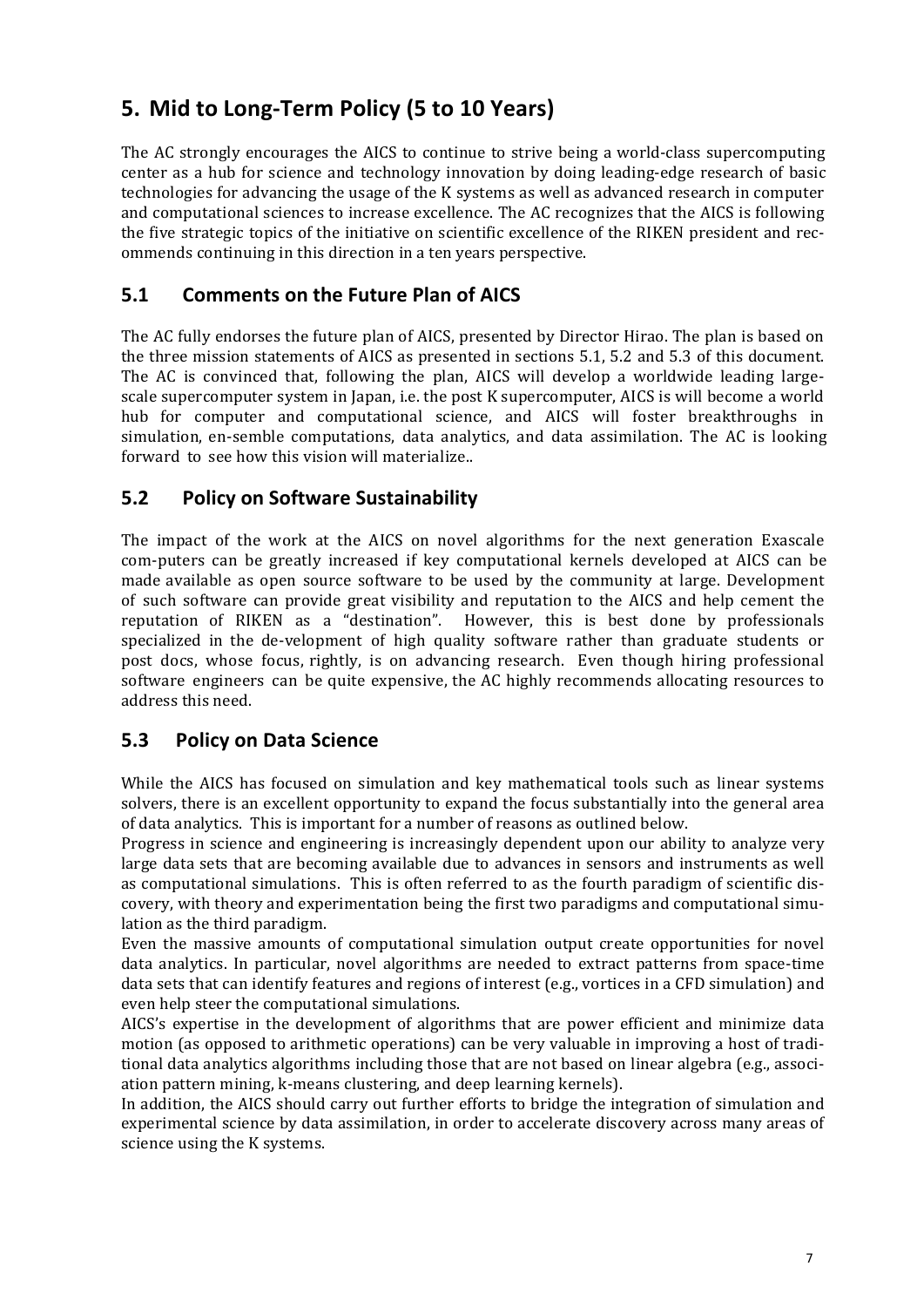# **6.** Response w.r.t. ToR of the RIKEN President

The ACs has received evaluation criteria by the RIKEN President: 1. Does the Center possess R&D achievements and personnel meeting international standards, produce world-class results and benefits for society, what is the standing in the field along with strengths/weaknesses and a policy for 5 to 10 years? (Criterion 2. not applicable); 3. Alignment of the activities with five strategic goals, prospects to fulfill them and new policies: (1) pioneer a research management model – (2) lead the world in R&D – (3) become a hub for  $S\&T - (4)$  be focal point for global brain circulation  $-$  (5) foster world class leaders in research; 4. How effective and appropriate does AICS maximize RIKEN's achievements as a whole, including collaboration between the RIKEN centers.

1. The AC is impressed by all AICS divisions delivering world-class results with respect to international standards: (i) AICS' Operation and Computer Division is an international role model as to operating, managing and improving the K computer; (ii) AICS' *Research in Computer and Computational Science Division* is pushing the effectiveness of the K computer through algorithms, software and libraries, is highly ranked in the international TOP500 and Graph500 lists, and shows impressive numbers of papers, many in societally relevant fields; (iii) AICS' *Flagship2020 Project Division* brings together strong expertise in AICS and the right combination of communities and collaborations as a sound basis for co-design. As to the knowledge of the AC, there is no comparable co-design project worldwide. Besides strengths, the AC could find only few weaknesses and risks for AICS. By means of a SWOT-analysis, the AC became convinced that any weakness can be turned into an opportunity and that its strengths immunize the AICS against risks.

#### 2. Not applicable.

3. The AC acknowledges that AICS is closely following the five strategic topics of the initiative on scientific excellence of the RIKEN President and recommends continuing on this path: (1) The tri-partition of the AICS and the paradigm of interaction between computer and computational science enables most effective R&D management at AICS. The AC gives recommendations 1 and 2 for closer interaction with the user communities as a new policy;  $(2)$  The AC recognizes high flexibility at AICS in pioneering new research, *e.g.* data assimilation. In addition, the AC gives recommendations 3 and 4 to establish a Software Center and to pursue methodologies for Data Science including Machine Learning; (3) The AC sees RIKEN AICS as existing hub of technology and innovation, *e.g.* proven through co-design with industry for the K/post K systems. The AC proposes recommendation 5 to sustain sufficient attraction of excellent developers; (4) In recommendation 5, the AC advices to introduce international recruiting programs; (5) International cooperation with world-class centers exist, including an exchange program (JLESC), demonstrating AICS' pursuit of international brain circulation. In recommendation 7, the AC proposes to internationalize training at AICS by using English as the language and broadcasting via the web.

4. The AICS substantially contributes to RIKEN's achievements and visibility from both a national and an international perspective. The exponentially growing field of data science is a unique opportunity for RIKEN to utilize AICS's resources and competences for RIKEN as a whole.

The AC congratulates RIKEN for having established AICS as a marvel of the Japanese research infrastructure, with a focal role in the HPCI ecosystem and highest worldwide reputation.